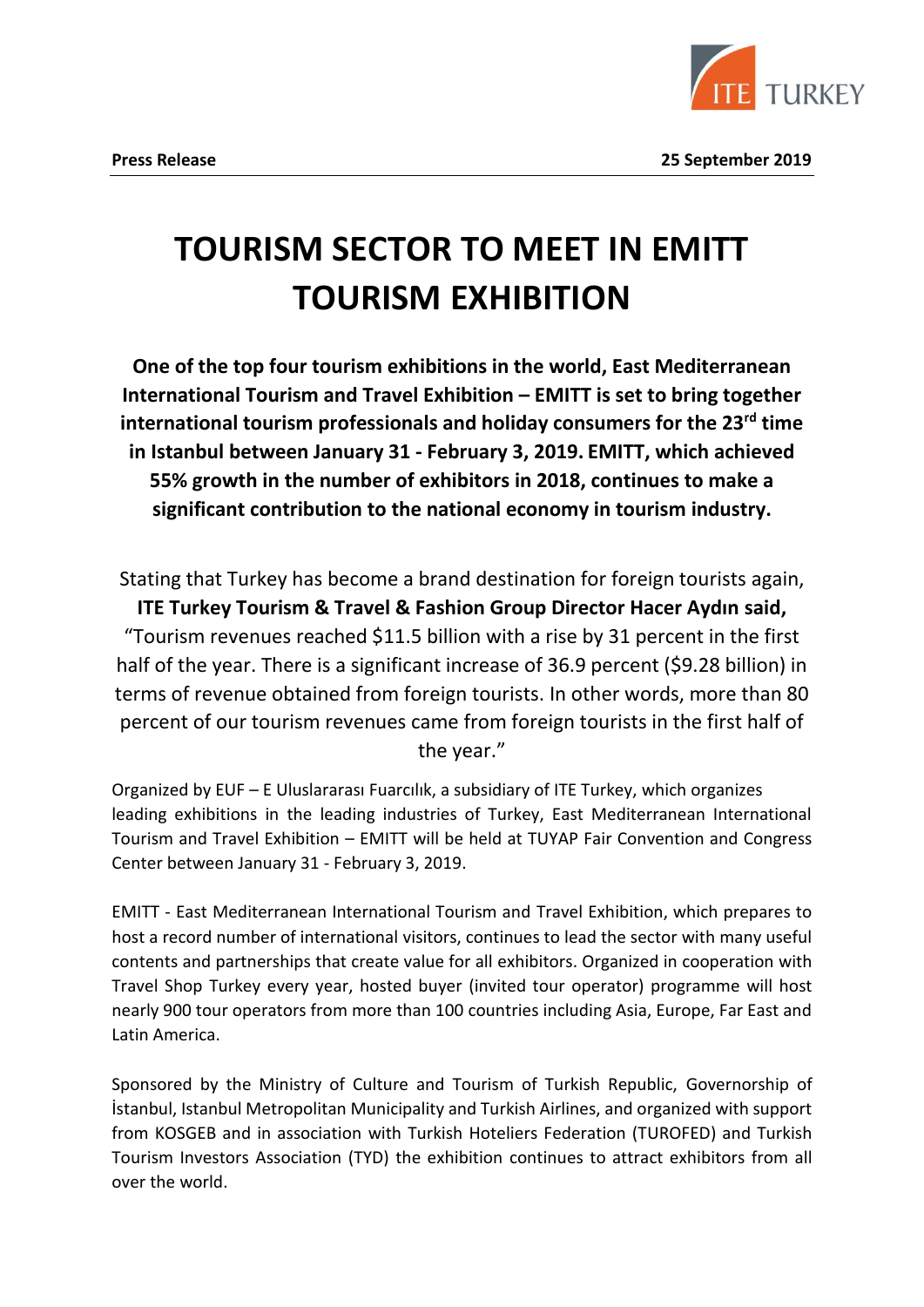

## **EMITT continues to contribute to tourism with 55 percent growth**

Stating that there is a parallelism between the national tourism and EMITT, **ITE Turkey Tourism & Travel & Fashion Group Director Hacer Aydın** said, "We had the opportunity to clearly see the relationship between the growth in the national tourism and EMITT once again in January 2018. In the EMITT organized for the 22<sup>nd</sup> time in January 2018, we achieved a phenomenal success by hosting 1,065 exhibitors from 85 countries and 54,364 visitors in EMITT. The mobility observed in the tourism sector in 2017 manifested itself in EMITT and we recorded 55% growth in terms of number of exhibitors in our last exhibition. This growth was a precursor of a rapid rise in the tourism sector in 2018 and we witnessed that the sector has achieved a rapid growth."

Aydın said, "The Ministry of Tourism data also supports this. The number of international visitors coming to Turkey reached 21.64 million people with a rise by 24.9 percent in seven months. Besides, a significant increase is observed in terms of revenue. According to the Turkish Statistical Institute, tourism revenues reached \$11.5 billion with a rise by 31 percent in the first half of the year. There is a significant increase of 36.9 percent (\$9.28 billion) in terms of revenue obtained from international tourists. In other words, more than 80 percent of our tourism revenues came from foreign tourists in the first half of the year. In consideration of these data, we can say that our country is again a brand destination for international tourists. Not to mention the fact that tourists are spending more than ever. Considering these positive figures, we think it is time for publicity for enterprises and destinations. As EMITT, Turkey's leading travel and tourism exhibition, we continue to offer unique opportunities to access this growing market."

## **Tourism professionals from all over the world meet in EMITT**

Pointing out that EMITT is one of the biggest meeting points for the tourism industry of not only Turkey but also the whole world, Aydın said, "Although the exhibition will open its doors more than four months from now, we managed to increase the number of exhibitors by 45% compared to last year. Besides, Indonesia, Malta, Austria and Thailand will participate as exhibitors for the first time this year. We continue our tradition of bringing together the tourism sector representatives and tourism professionals from all over the world this year. In this context, we are organizing the Hosted Buyer (invited tour operator) Programme. Within the scope of the programme, we will host nearly 900 tour operators from more than 100 countries. In January 2018, we broke a world record with more than 7,000 approved appointments. We aim to top this number with our programme, which lead to new investments and new partnerships. Companies from Asia, Europe, Far East and Latin America show great interest in EMITT and apply to our programme."

EMITT, which will be open for visitors between January 31 - February 3, 2019, will host tourism professionals on its first two days and the travelers on the third and fourth days. Holiday consumers will have the chance to check out their preferred holiday destinations and choose from holiday options that suit their budgets with tempting prices and "early booking" campaigns.